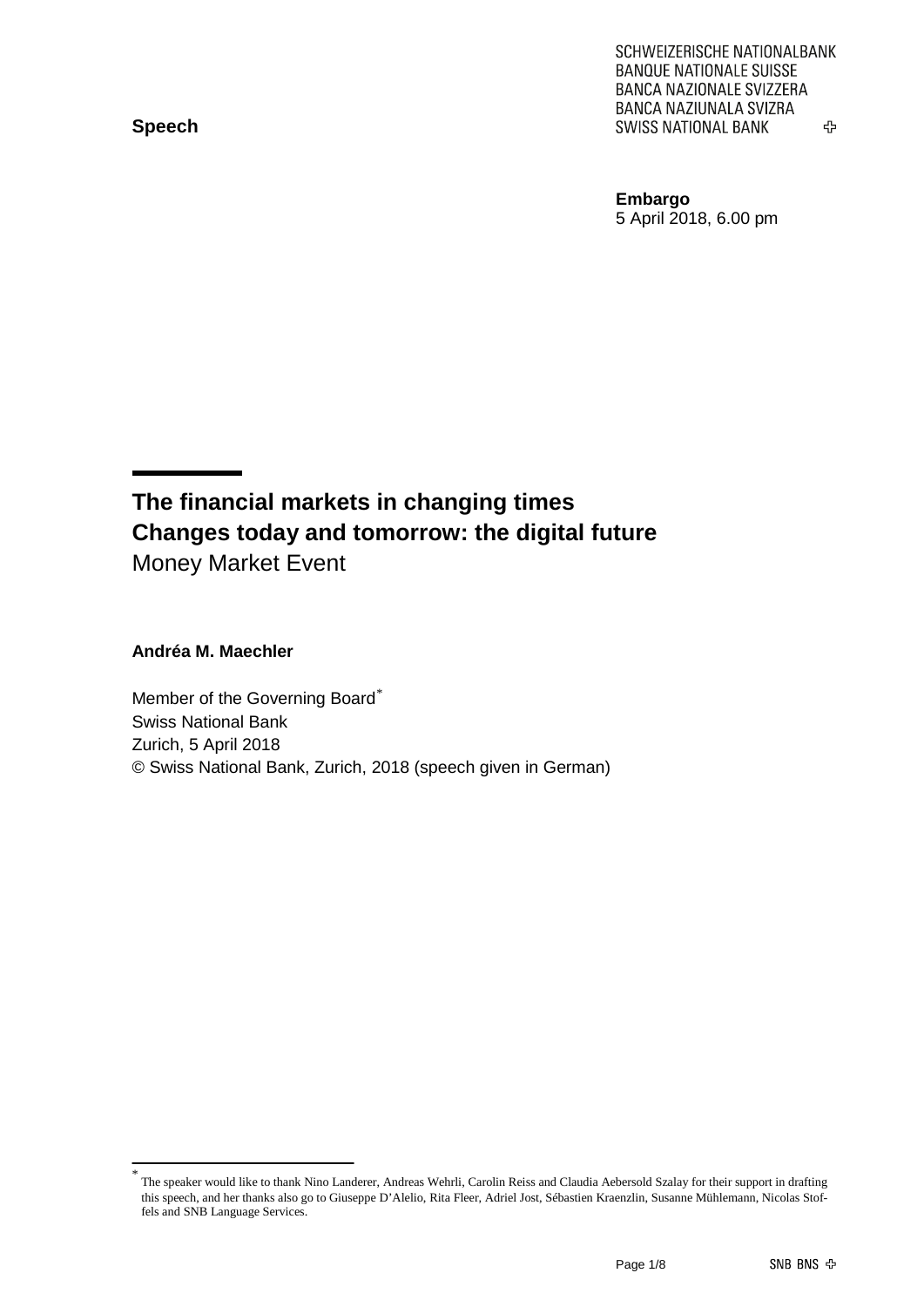#### Ladies and Gentlemen

In his speech, my colleague Dewet Moser has demonstrated how being open to innovations can pay off. However, he also underscores the point that it is entirely appropriate to carefully examine their purpose and the benefits they offer. I would now like to apply this scrutiny to the fintech innovations that are currently attracting a great deal of attention among the general public and in the financial industry.

Bitcoin is one of the most talked-about topics at present, and the hype that has built up around cryptocurrencies in general is considerable. It is estimated that well over 1,000 of these currencies are in circulation today. If you search the internet for the word 'bitcoin' you will find more than 300 million entries. By contrast, the term 'Swiss franc' generates just over 30 million hits. Furthermore, bitcoin has a very modest market capitalisation by comparison with conventional currencies and investments, as we can see in the left-hand chart on the **slide 1**. This highlights the marked difference between the level of public interest and the actual use of cryptocurrencies.

Alternative private currencies are nothing new. We need only think of WIR money, or regional currencies in French-speaking Switzerland such as the léman and farinet. In the digital era, such currencies can be created more or less at the click of a mouse. Despite their name, however, cryptocurrencies are not comparable with money – far from it. Money has to fulfil several fundamental functions. It should serve as a viable medium of exchange in the economy, that is to say it must be widely accepted as a means of payment. It also has to be a stable unit of account for the value of the goods and services that are exchanged. And it should also be used as a long-term store of value, for example for saving. Cryptocurrencies such as the much-discussed bitcoin do not perform these functions adequately, if at all.

Trust is the very essence of a stable currency. This trust cannot evolve without a solid framework, including a state governed by the rule of law, a sustainable economic and fiscal policy, and also an independent central bank. Cryptocurrencies that have no link to a conventional currency (the Swiss franc for instance) display a high level of price volatility. They are more of a speculative investment instrument than a means of payment capable of retaining its value. The chart on the right-hand side of the slide illustrates this. Compared with exchange rates, commodities and equities, cryptocurrencies are subject to very high volatility, and investors must be aware of the financial risks they are taking on when buying them.

Cryptocurrencies therefore do not meet the requirements of a currency. However, this does not mean we can simply dismiss them out of hand, for behind all of the hype there is an array of technological innovations. Particularly important among these is the distributed ledger technology, known as DLT for short and often also referred to as blockchain. In other words: it is important to make a clear distinction between cryptocurrencies as assets, and the underlying technology, which does indeed have potential.

DLT could facilitate solutions in various areas of the economy that would enhance the safety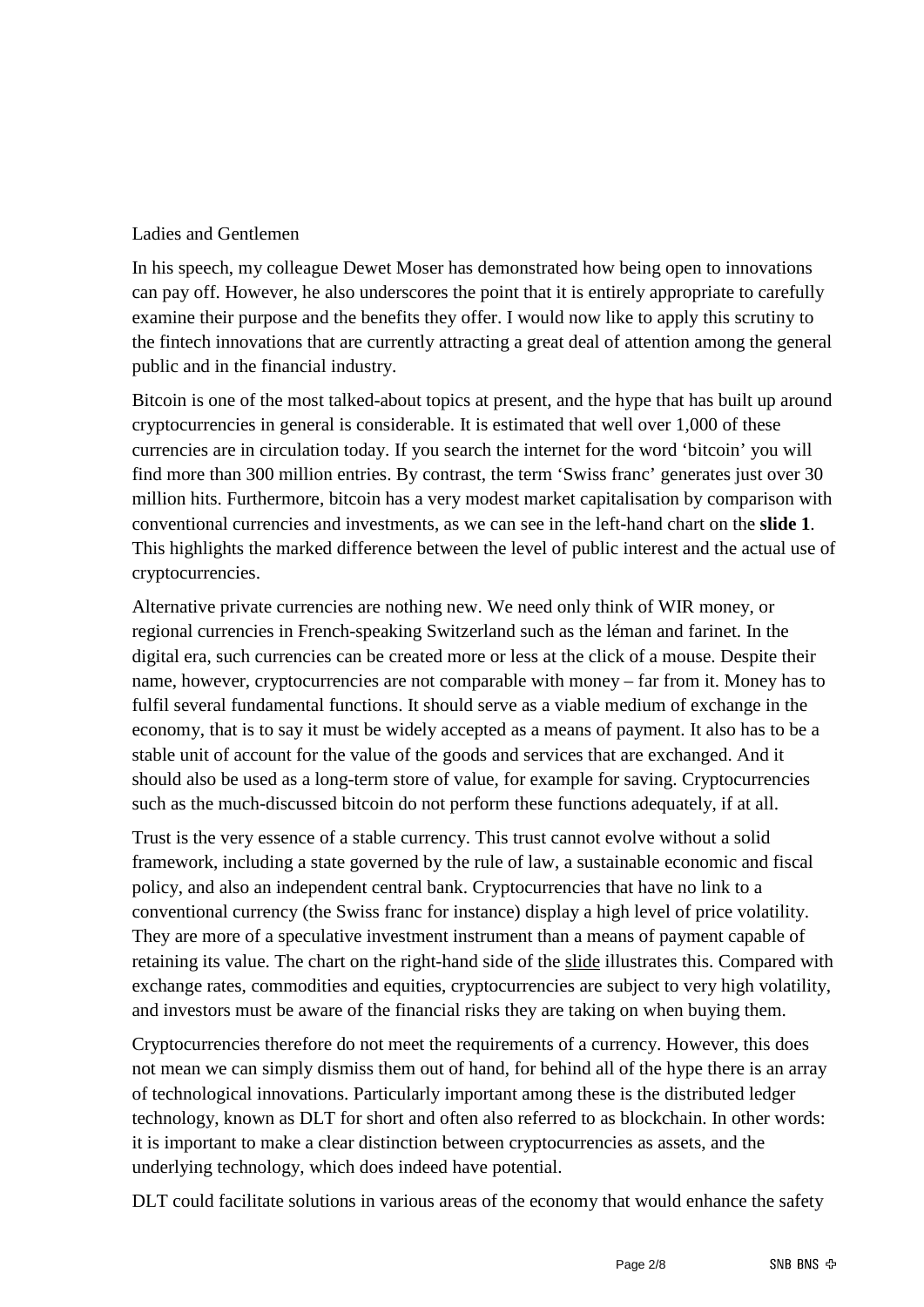and efficiency of digital information flows. A distributed ledger is essentially a decentralised and synchronised database that allows participants to read, write and save information. DLT makes it possible to unequivocally define ownership structures within a computer network, without the need for a central third party. These facets also give rise to interesting possibilities for the financial sector, and DLT is therefore regarded as one of the biggest innovations in the fintech area.

Today I would like to look at the effect fintech innovations could have on a key element of the financial system, namely the financial market infrastructure. The financial market infrastructure, FMI for short, comprises trading platforms, securities settlement systems and payment systems via which financial transactions are conducted electronically. The FMI is generally not in the spotlight. Nevertheless, both the financial sector and the Swiss economy as a whole depend on a secure and efficient FMI. The SNB monitors developments in this area very closely given that facilitating and securing the operation of cashless payment systems is one of its statutory tasks.

In this speech I will be discussing the significance of fintech for the financial market infrastructure. First, I will address DLT's potential in the FMI. Second, I will be talking about the tried-and-tested division of roles between the central bank and commercial banks. I will look at how this two-tier system paves the way for harnessing fintech innovations that could enhance efficiency, while ensuring that this is not to the detriment of either safety or reliability. Third, using the example of retail payments, I will show that there is a lot more to fintech than just DLT, and that private sector players are much better suited to providing timely solutions and flexibly addressing the needs of customers in this area. And finally, I will take a brief look at digital central bank money for the general public, a subject currently generating a lot of debate, and will outline why there is no need for it if the system for cashless retail payments is efficient and innovative.

### **The potential of DLT for the FMI**

So let me begin with the potential that DLT has to offer for the FMI. The FMI is the bedrock of our financial system, facilitating the reliable transfer of securities and money between buyers and sellers.

The **slide 2** shows a simplified FMI process chain for the settlement of a securities transaction. Transactions are first made via a trading platform, for instance a security is bought on the Swiss Exchange. This purchase is then cleared and settled. Security and money are simultaneously transferred between buyer and seller. In Switzerland, this takes place via the securities settlement system SECOM and the payment system Swiss Interbank Clearing, or SIC for short.

It is entirely possible that distributed ledger technology could take hold in various fields. I would like to look here at two possible areas of application: securities settlement and crossborder payments.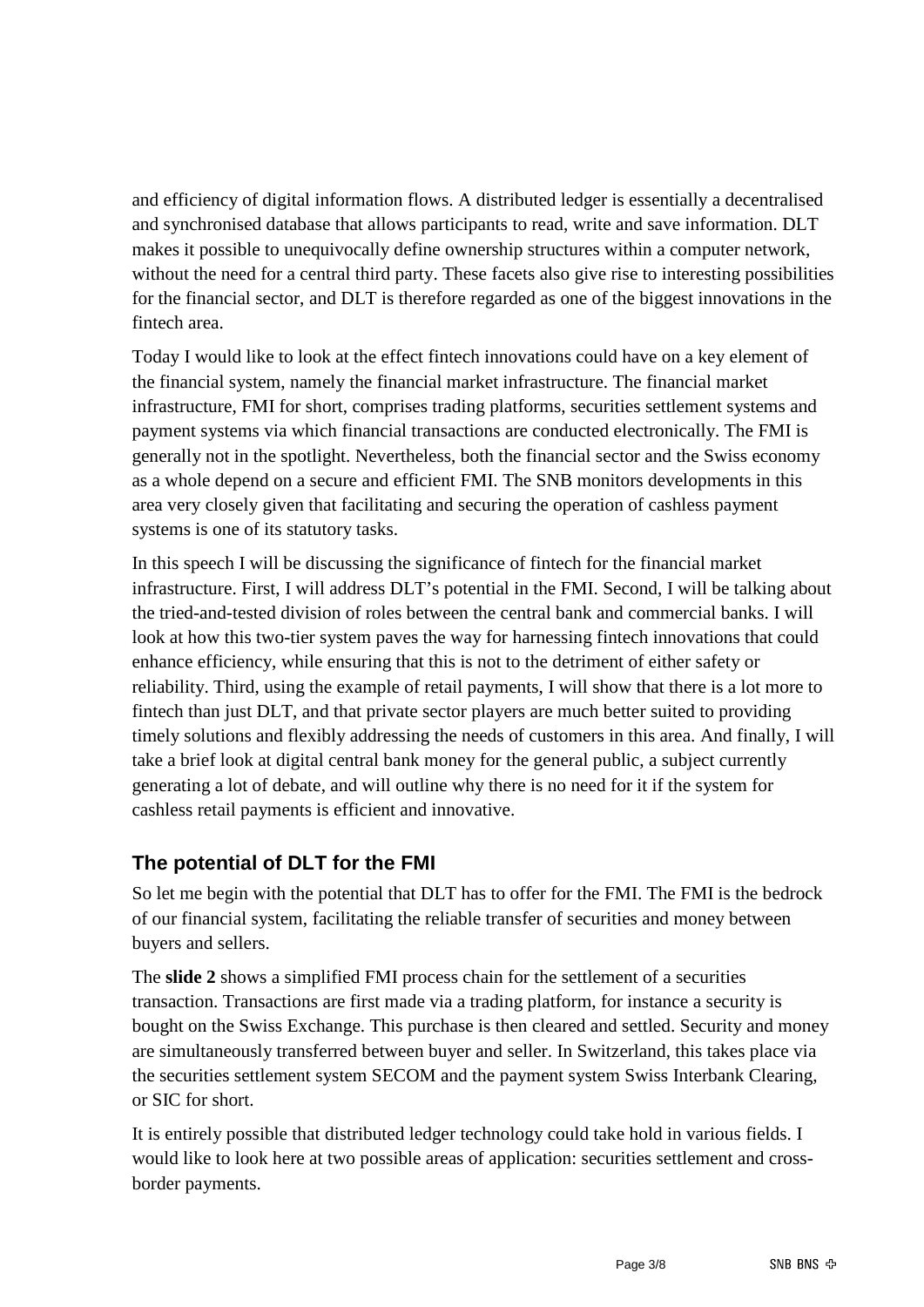One of DLT's key characteristics is that it makes verified information available to a large number of parties simultaneously. It is therefore particularly appealing in the case of complex processes where coordination is required across a whole range of participants. This is the case in the securities business, which comprises a network of many different participants trading, settling and managing securities. Examples of these market participants – brokers, banks, settlement service providers and custodians – are shown on the **slide 3**. With every transaction, a wide array of booking information has to be reconciled bilaterally between the parties involved (**slide 4**). For example, banks have to reconcile and monitor their securities holdings at custodians against their own internal accounts. The coordination requires considerable effort, which in turn leads to high operating costs. DLT could help in this regard by ensuring that all of the involved parties have the same information at the same time. The **slide 5** illustrates this step. Thanks to the synchronised distribution of information, the aforementioned, highly complex reconciliation would no longer be necessary.

The potential for efficiency gains is indeed considerable, which is why extensive research is now being conducted in this area. And innovations that enhance the efficiency of the financial system or the economy as a whole are certainly worthy of closer inspection. The Australian Securities Exchange ASX, for example, has recently announced that it is to use DLT in redeveloping its core system for clearing and settling of equity transactions and recording shareholdings.

In addition to the securities business, potential uses of DLT are also being envisaged in the field of cross-border payments. The latter are slow, costly and lacking in transparency compared with domestic payment transactions, and so the potential for efficiency gains is particularly high. Certain central banks – those of Singapore and Hong Kong, for example – are now focusing on this, as are private initiatives. Should the anticipated advantages materialise, the attendant efficiency gains would be substantial. That said, for both of these potential applications there are high barriers that have to be overcome in order for new solutions to be implemented in practice and find their place in the market. The current ecosystem comprises a large number of stakeholders, who would have to adapt their systems and processes. The high level of investment this entails is curbing the pace of developments, as are the technical and legal questions still to be resolved.

#### **Tried-and-tested division of roles between banks and central banks**

What is the SNB's take on these developments? We welcome innovations that enhance the efficiency of processes. But while the initial experiments have been promising, there is still a long way to go before market-ready DLT solutions become a reality in the FMI. DLT has still to prove that the hoped-for efficiency gains can actually be delivered in practice. Furthermore, simply enhancing efficiency alone is not enough. Such gains must not come at the expense of the availability and resilience of the systems or the integrity of the data. This applies especially to those parts of the FMI that are systemically important. Here we set the highest of standards when it comes to stability and security.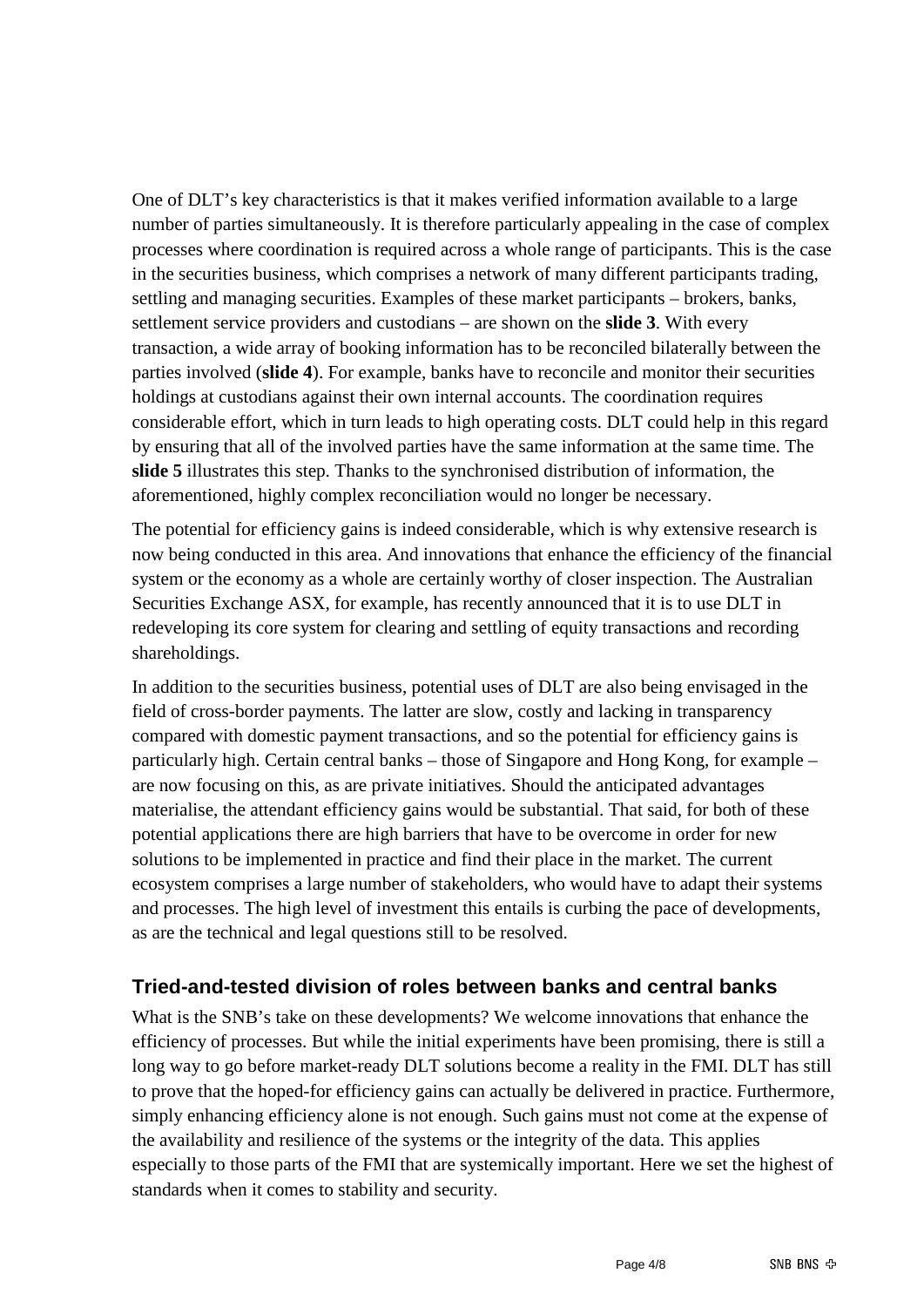The secure settlement of large-value payments is a prerequisite for the stability of the financial system. Financial transactions, which as a rule involve substantial amounts and are time-critical, are of great significance for the real economy. This is why it is so important to have the settlement of large-value payments as a reliable foundation.

To avoid risks with regard to payments in this systemically important segment, there needs to be a risk-free payment instrument. Today, time-critical, large-value payments in a currency area are therefore usually settled in central bank money and via central banks' payment systems, referred to as real-time gross settlement systems or RTGS for short. Switzerland's RTGS system is Swiss Interbank Clearing (SIC). An RTGS system ensures that payments are made when – and only when – there is sufficient money on the account of the paying bank. If there are adequate funds to cover the payments, they are settled irrevocably and in real time. This assures the safety of the settlement process. Using central bank money also eliminates the risk of default by the settlement institution. Central banks can provide additional liquidity if required at any time, and also serve as the lender of last resort. In this way, they ensure that there is a reliable foundation for the FMI. This has proved effective to date, and also stood up well during the financial crisis.

Could DLT also be used in RTGS systems in the future, i.e. as part of the reliable foundation? We see a number of questions that are still to be resolved here. The technology itself does not yet meet the requirements expected of the RTGS systems in terms of scalability, data security and reliability. Modern RTGS systems such as SIC are already demonstrably efficient and crisis-resilient. In this area, a payment system not only has to prove its efficiency; the reliability of the RTGS systems is also absolutely crucial for the stability of the financial system. New technologies therefore have to meet very high standards in this respect.

However, it is quite possible that DLT may take hold in other areas. If DLT were to become established in the securities business, for example, these systems would be linked to the reliable foundation in some manner or other. It is hard to envisage DLT-based system environments developing in isolation.

So the next question is what form the coexistence of new DLT solutions and conventional RTGS systems might take. There are different scenarios. One possibility would be a simple technical interface between the DLT system and the existing RTGS system, as illustrated on the **slide 6**. Payment instructions would be exchanged via this interface, in much the same way as the current solution between SECOM and SIC. However, direct delivery-versuspayment settlement would require certain adjustments, for example to the opening times and participant structure of both systems.

A second and more far-reaching possibility would be to integrate the cash leg into the DLTbased infrastructure. This could be achieved by having the private operators of this infrastructure issue a 'settlement token' on the DLT system, with the securities then being settled against these tokens. An initiative launched by a consortium with Swiss participation is working on such an approach under the project name 'Utility Settlement Coin'. This example shows how a market solution could ensure cash-side settlement of securities on the distributed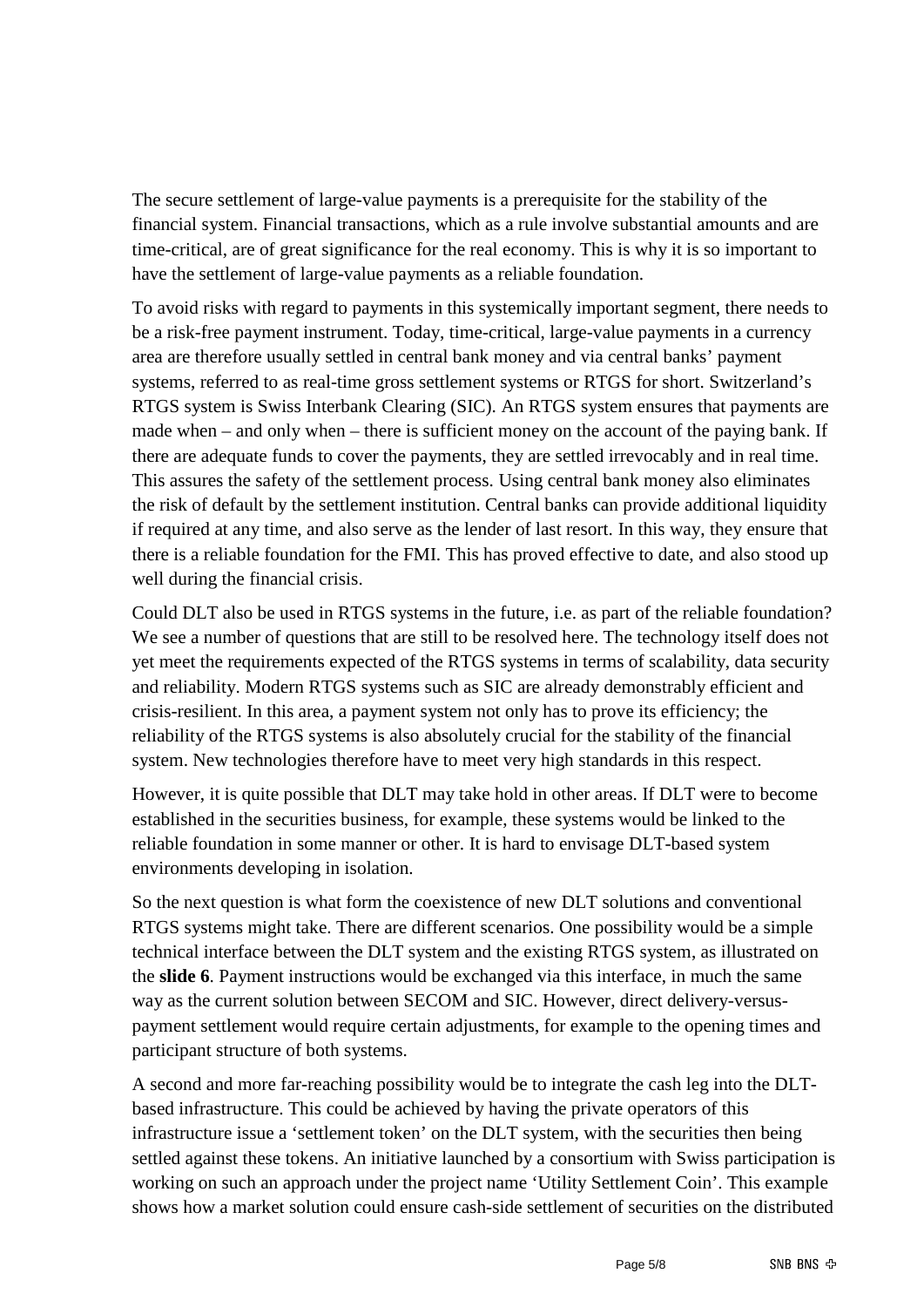ledger. This scenario is outlined on the **slide 7**. Such a privately issued settlement token would be equivalent to commercial bank money, and fully secured by central bank money. However, it would also be possible in principle for central bank money to be tokenised for the settlement of interbank transactions. Central banks in some countries – Singapore among them – are conducting experiments to gain a better understanding of the associated risks. As you can see on the **slide 8**, this is similar in concept to the previous option. However, there are a number of questions still to be answered in this respect as well.

As you can see, there would be various forms that this coexistence could take. What is crucial is that the safety and reliability of the FMI be maintained. The central bank has an important part to play in the reliable foundation, that is to say with regard to payments in the RTGS system. Around this solid foundation, however, it is the market that has the main role. Here it is the commercial banks and other private sector stakeholders that choose the best technologies and solutions.

The division of roles between central banks and commercial banks results in a good balance between safety and efficiency. At the first level, the central banks facilitate the settlement of interbank transactions on secure systems and in electronic central bank money. In so doing, they minimise the risks in the systemically important segment of payment transactions, beyond which the risks can be borne by the market. At this second level, settlement can take place via alternative channels, without necessarily having to be based on central bank money. This division of roles between central banks and commercial banks epitomises our current two-tier financial system. In the first tier, the central bank acts as the banker to the banks. In the second tier, the commercial banks act as the interface to the end customers. And it is the competing commercial banks that decide which services they want to provide for companies and private individuals. This system is efficient and proven.

#### **There is much more to fintech than just DLT**

In connection with fintech, I have so far focused mainly on DLT. However, there is of course much more to fintech than just DLT. In addition to DLT, a whole array of promising innovations could potentially be applied to traditional financial services. We need only think of mobile payments, robo advisers, crowd lending or big data. The multifaceted interplay of ever greater processing power and storage capacity, together with the increase in the mobile use of services, are opening up entirely new business areas. This is also reflected in the large number of different business models currently represented in the Swiss fintech industry. The **slide 9** shows the different business models in Switzerland. Only 15% of the enterprises within this segment are focusing on DLT, while the remainder are spread across other fields of application.

One of the key areas for fintech is retail payments, i.e. payment transactions for companies and private individuals. A well-functioning system of payment transactions for end customers is a key pillar in any efficient economy. This payments area is undergoing a period of rapid technological change.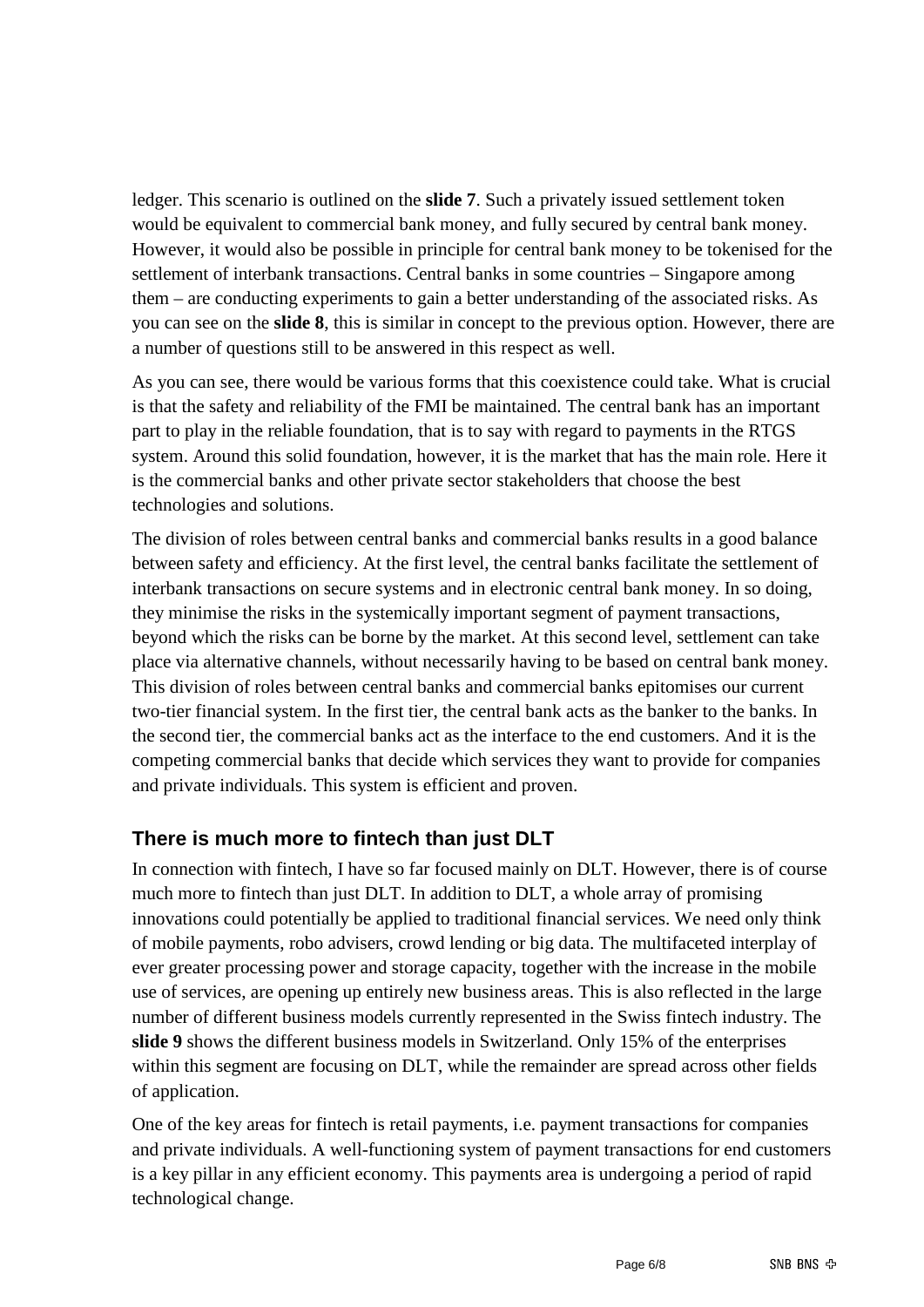As with all fintech innovations, the primary focus is on the user-friendliness and speed of the services offered. Technological advances have led to marked changes in consumer expectations and requirements. Consumers want payment services to be ever faster and more user-friendly, and they want to be able to use them wherever they may be. End consumers these days are asking why it should take them longer to make a cashless payment than to send a WhatsApp message. As elsewhere, customers expect immediate service when it comes to payment transactions, and demand round-the-clock availability as well.

To satisfy these demands, fintech companies and banks are working on new solutions, such as new applications, functionalities and services. Examples include linking the payment application to retailers' customer programmes, or cross-institutional analysis and visualisation of end customers' payment data. Experiments are being conducted in China on linking face recognition technology and payment transactions, opening up the possibility of making payments in the future by smiling into the seller's camera. In this process of innovation, it is of course essential that the key questions relating to aspects such as misuse or criminal usage as well as the protection of customers are addressed effectively and coordinated internationally. It is therefore important that the same business models with the same risks be subject to the same regulation.

As part of its statutory mandate, the SNB also has a role to play when it comes to innovations in the field of cashless payments. Specifically, it is the commissioning party and system manager of SIC. At infrastructure level, the latter's function is to offer the most attractive framework possible for a cashless payment system that is fast and ensures high availability. The SNB works together with stakeholders on the ongoing development of the SIC system. One year ago, for example, the operating hours of this system were adjusted at the request of the participants.

However, end customers' needs in respect of payment transactions are best met by private sector solutions. Here, too, the advantages of the two-tier system come into play. The **slide 10** illustrates the point, taking payment transactions as an example. As I explained earlier, the SNB as the bankers' bank ensures that there is a reliable foundation for the settlement of payments. In the retail payments space, financial services providers use this as a platform for delivering their services to customers, doing so in competition with one another. Operating on these two levels, this system ensures that the financial sector remains agile and safe, and that the best ideas can thus take hold in the market without this compromising the systemically important segment.

#### **Digital central bank money – few advantages, significant risks**

Ladies and Gentlemen, before I sum up I would like to say a few words on the subject of digital central bank money for the general public. A more prominent role for central banks in the end customer segment is currently being discussed, involving this and other associated terms such as 'cryptofranc' and 'e-franc'. However, we are convinced that private sector solutions are better suited for meeting end customers' needs in this area. Digital central bank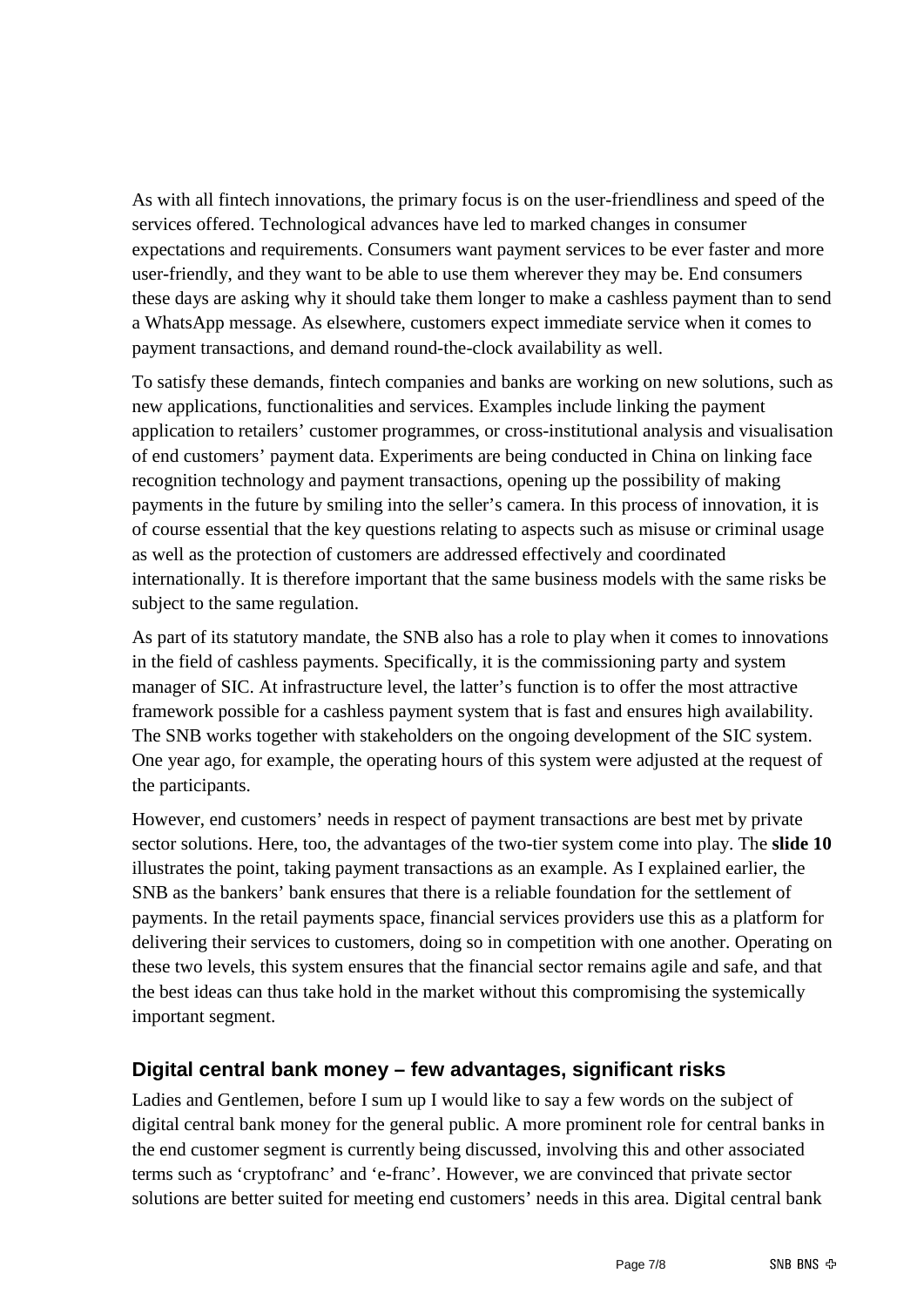money for the general public is not necessary to ensure an efficient system for cashless retail payments. It would deliver scarcely any advantages, but would give rise to incalculable risks with regard to financial stability by calling into question the tried-and-tested two-tier system. Instead of operating as the bankers' bank as it does today, the SNB would be acting as a commercial bank for end customers. This would exacerbate the threat posed by bank runs in times of crisis. Moreover, Switzerland would be alone in adopting such a solution: no other central bank has implemented such a solution to date.

This brings me to the end of my speech. Please allow me to briefly sum up the key points.

### **Conclusion**

I hope I have been able to demonstrate clearly why cryptocurrencies are not genuine rivals to conventional currencies. That said, the underlying distributed ledger technology does indeed have potential, especially in complex areas such as securities settlement and cross-border payment transactions. Nevertheless, the technology still has to prove itself in practice.

As well as being efficient, DLT-based solutions must not give rise to any systemic risks in the financial market infrastructure. In the systemically important segment of cashless interbank payments, the SNB plays an active role by providing a reliable foundation. Any future DLTbased systems will have to be linked with the latter in some form or other.

In turn, in the area of cashless retail payments, the private sector is better placed to address customers' needs. The division of roles between the central bank (as the bankers' bank) and commercial banks (as the interface to the end customers) has certainly proved its worth over the years. This brings me to an important conclusion: If cashless payment transactions are efficient and innovative, there is no need for digital central bank money.

What is important is that we remain agile. Our existing set-up contributes to the stability of the financial system, while at the same time allowing sufficient leeway for innovation. This can be said of both the financial market infrastructure and the two-tier financial system as a whole. In safeguarding this stability, we should nonetheless remain open to new developments.

The SNB will continue to keep a close watch on developments to ensure that we are always able to assess their potential impact on the financial system in good time. Flexible and safe solutions often evolve from cooperation between market participants, regulators and central banks. So let us shape the digital future together.

Thank you for your attention.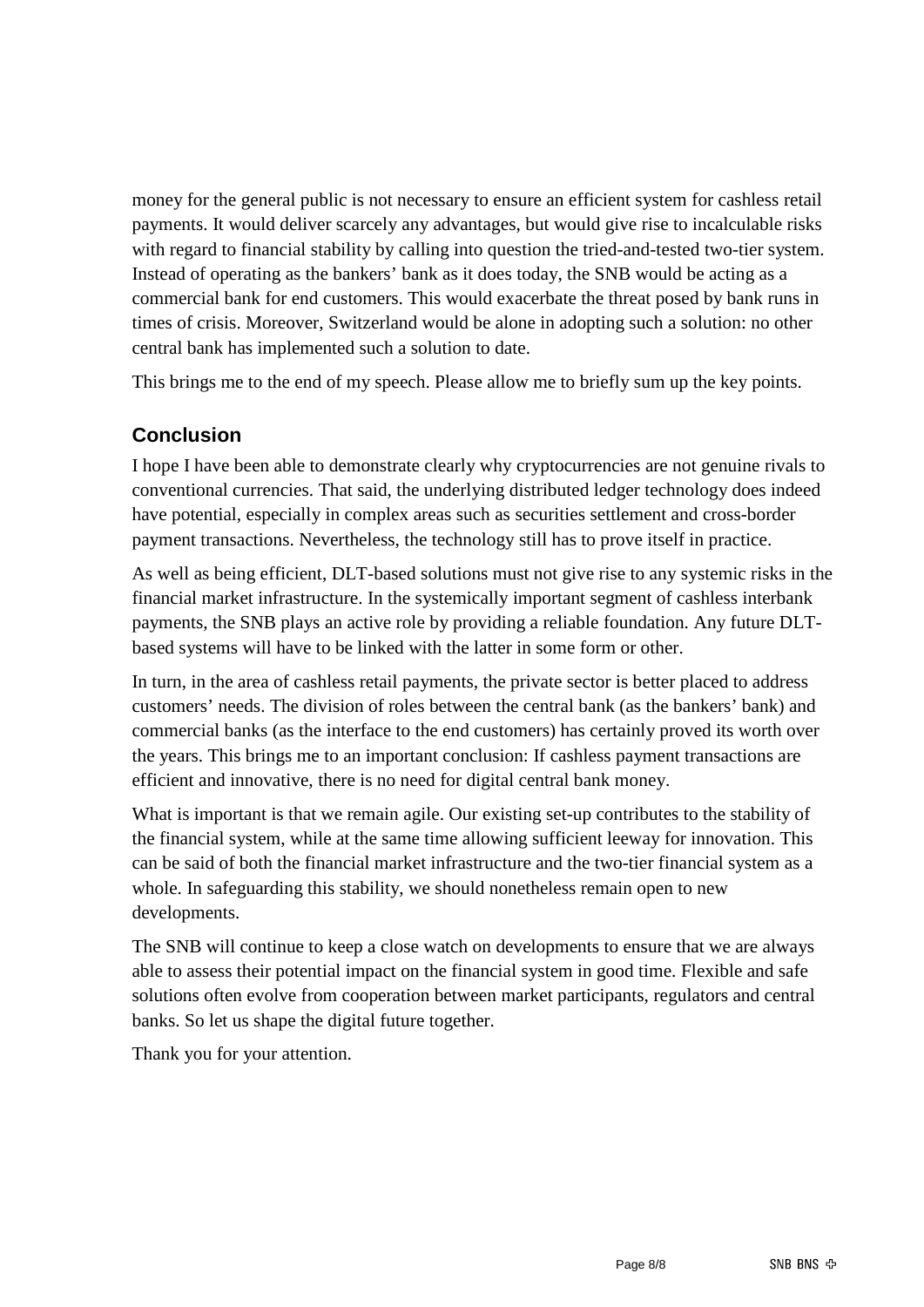# **The financial markets in changing times**

### **Changes today and tomorrow: the digital future**

Andréa M. Maechler, Member of the Governing Board

Zurich, 5 April 2018

**SCHWEIZERISCHE NATIONALBANK BANQUE NATIONALE SUISSE** BANCA NAZIONALE SVIZZERA **BANCA NAZIUNALA SVIZRA SWISS NATIONAL BANK** 5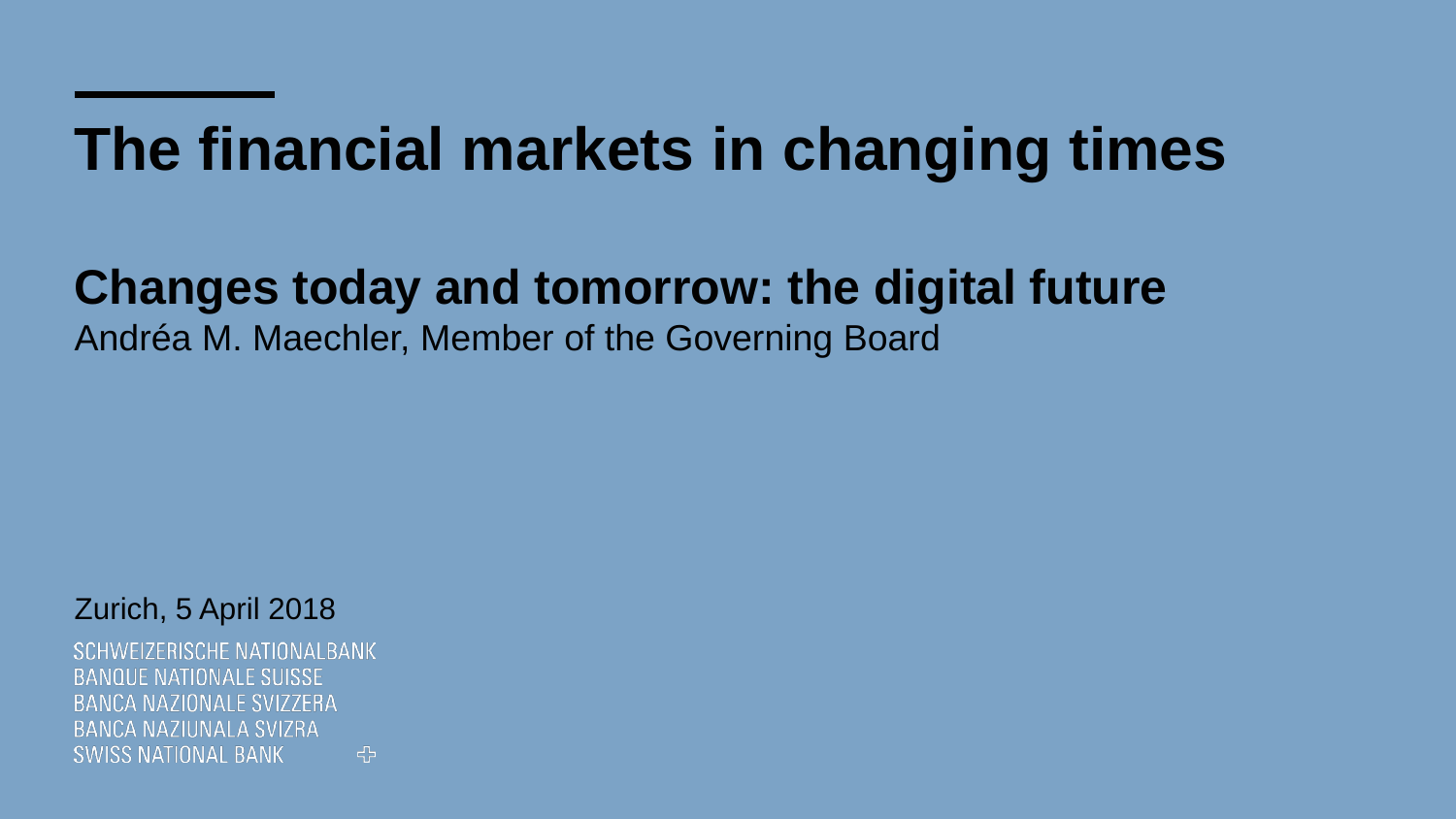# **Cryptocurrencies**: low market capitalisation, high volatility

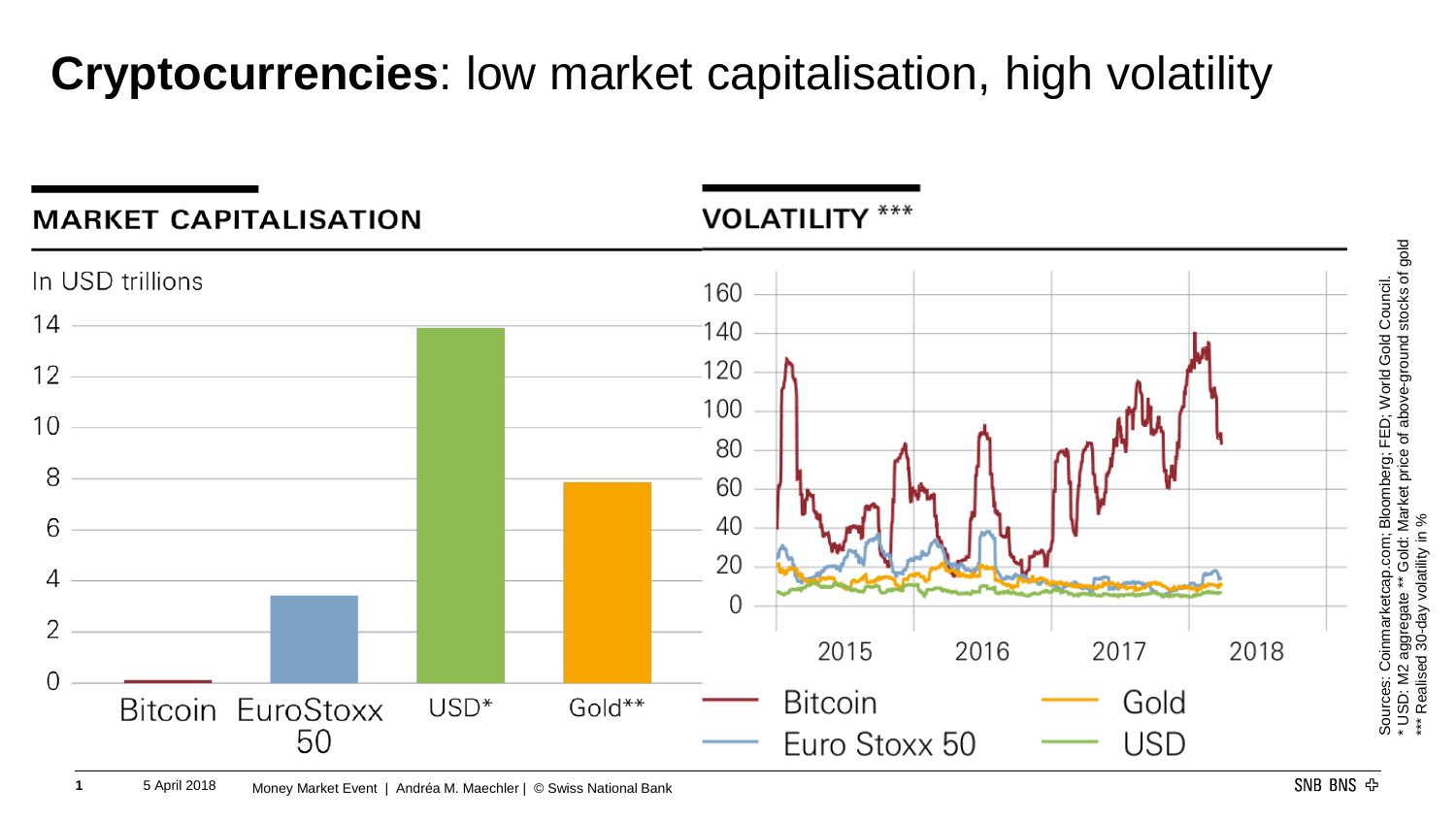# **Financial market infrastructure**: bedrock of financial system

Trading platform

Trading platform (Swiss Exchange) Securities settlement (SECOM) RTGS payment system (SIC) Securities settlement Settlement **Trade** RTGS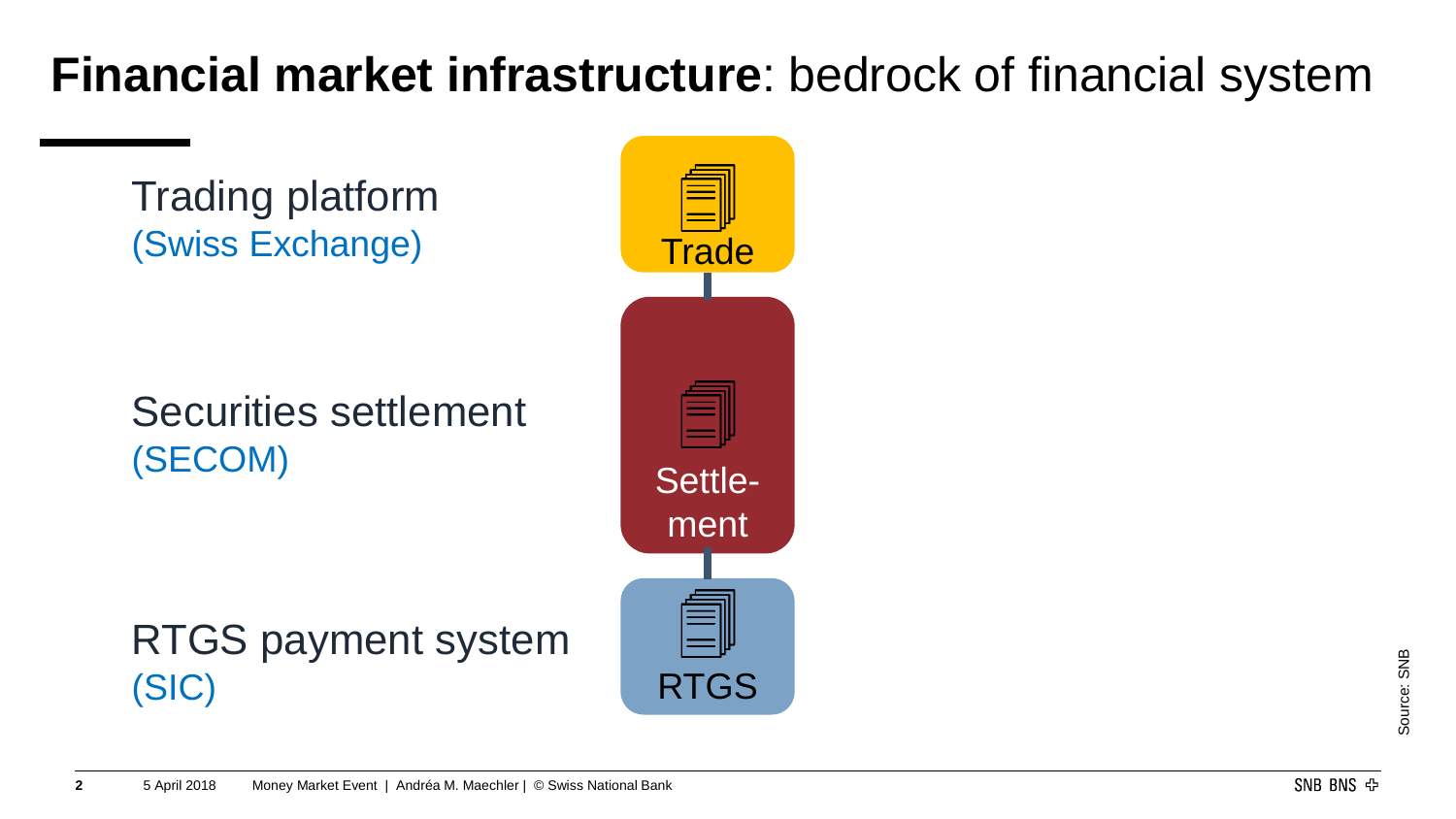# **Financial market infrastructure:** linking market participants

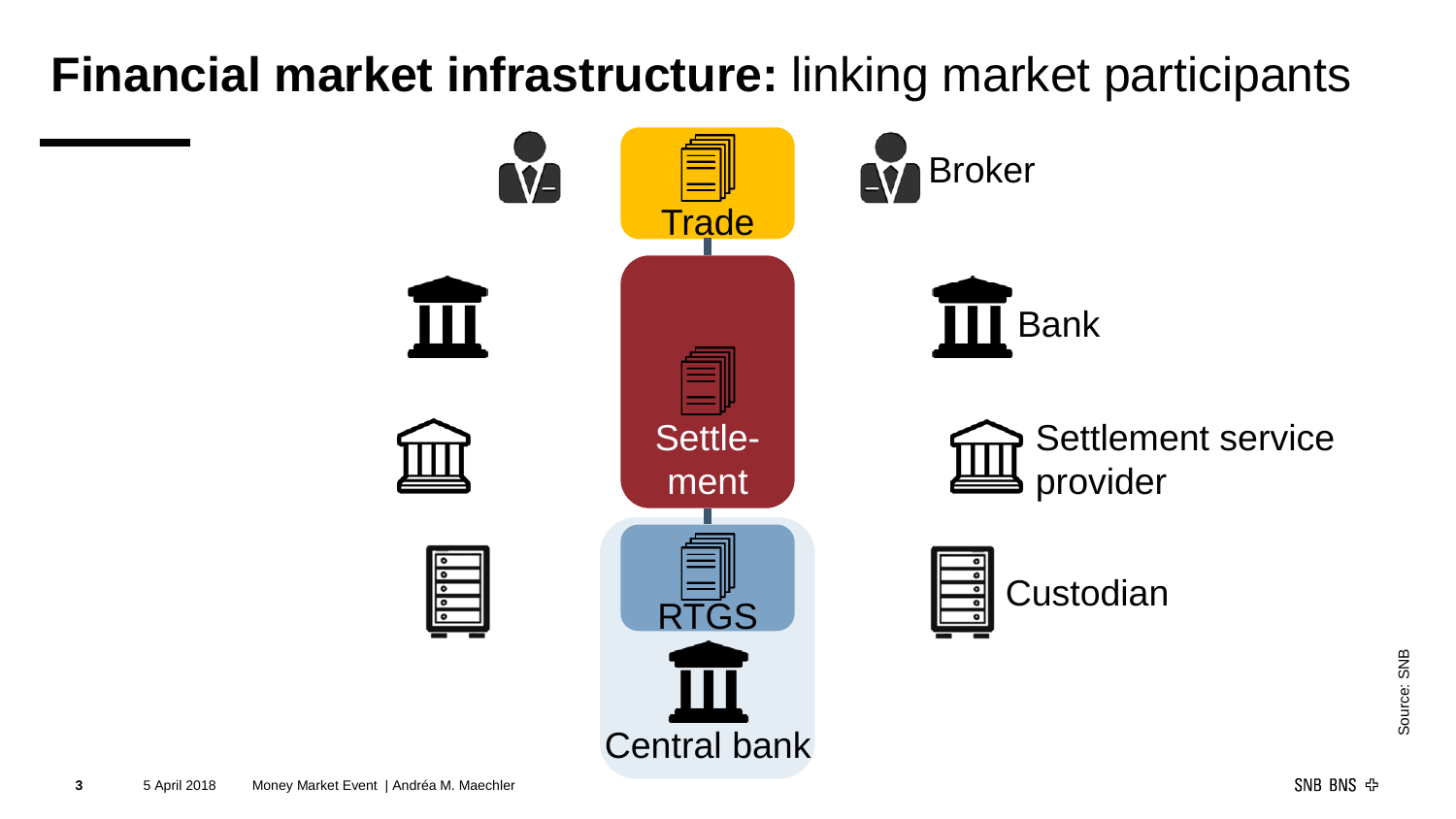### **Today**: complex centralised and bilateral reconciliation



Source: SNB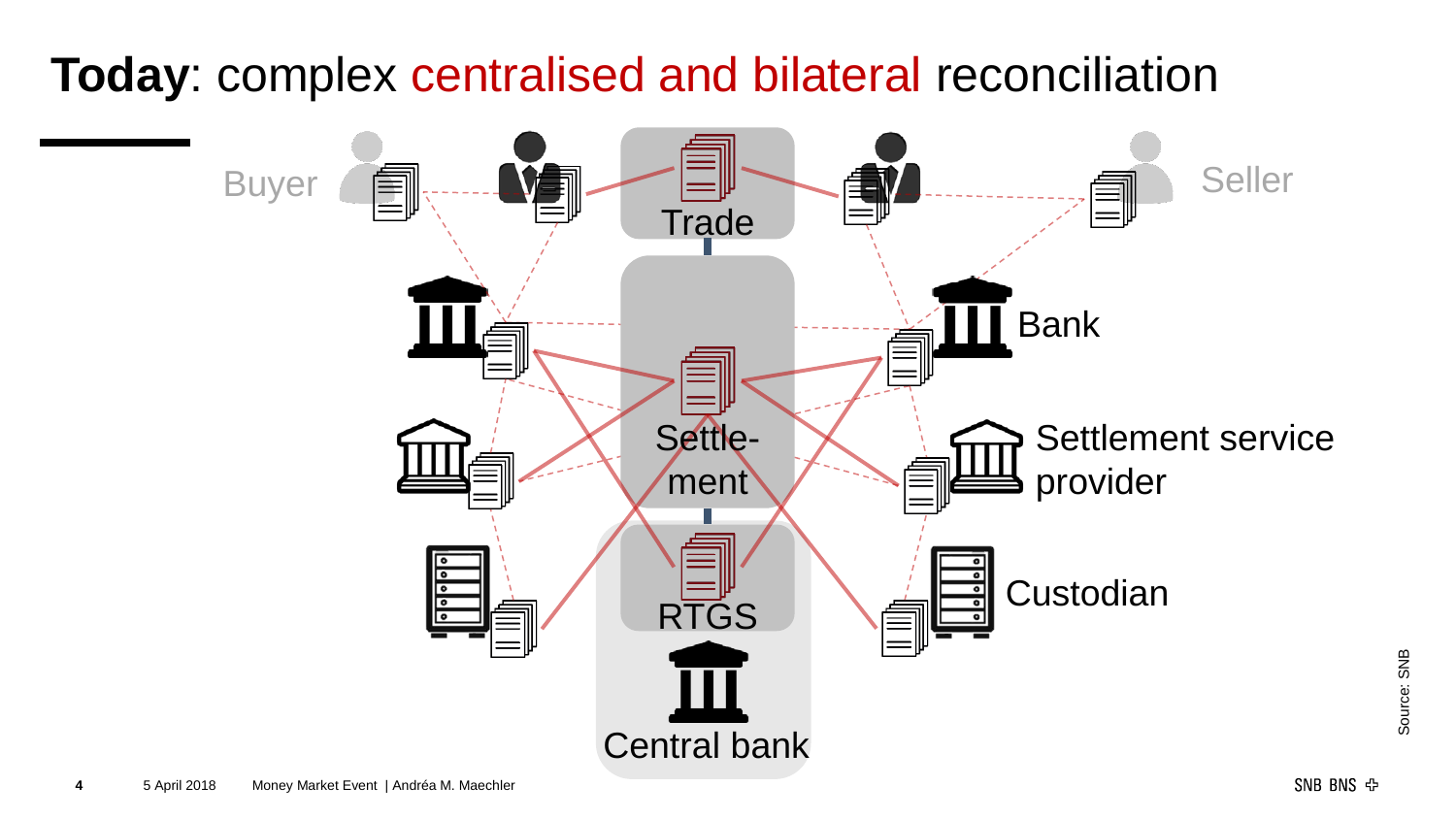### **DLT**: decentralised and automated synchronisation



Source: SNB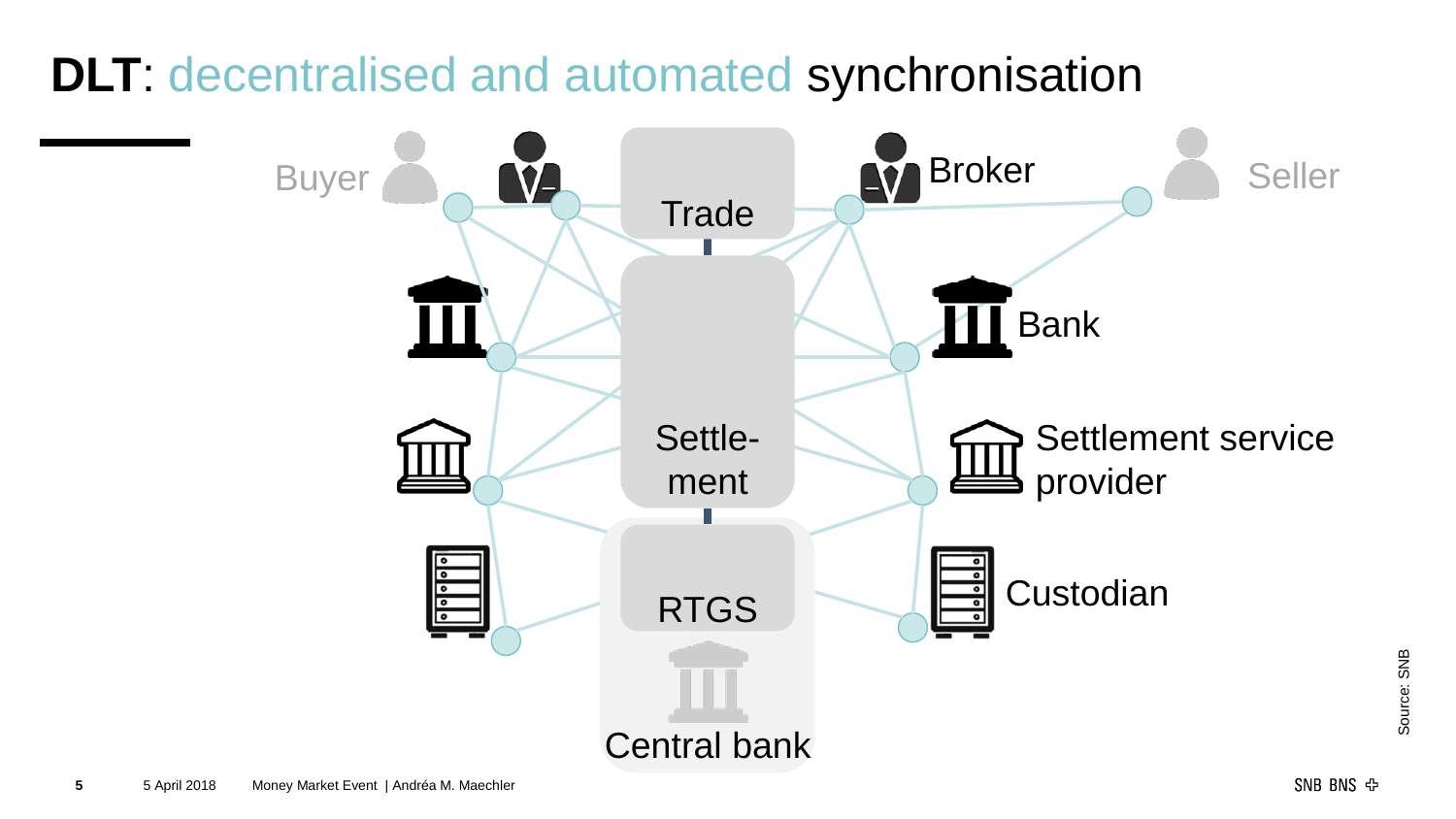### **Coexistence**: message exchange via interface



Source: SNB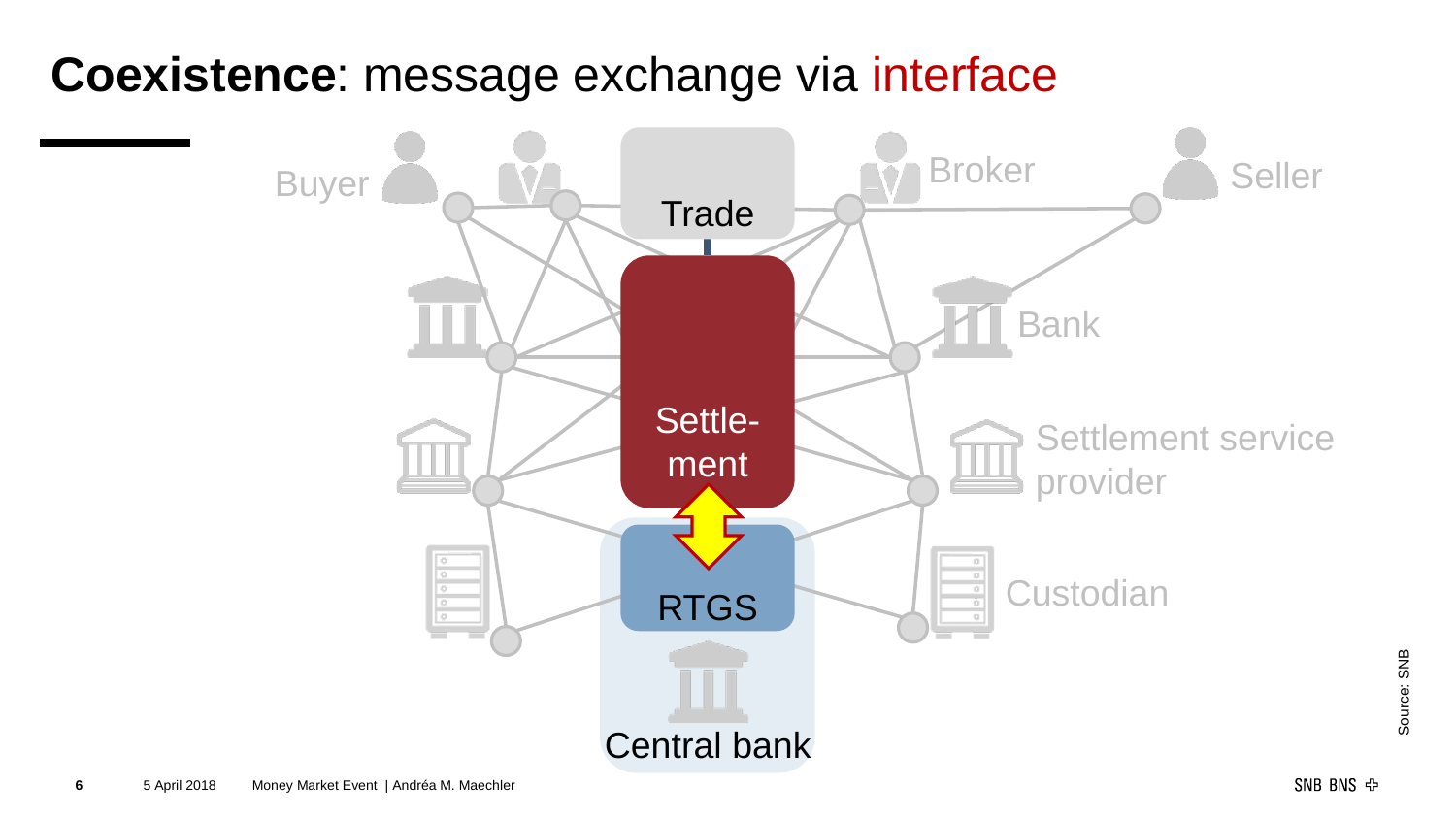## **Coexistence**: settling payment leg using private token



Source: SNB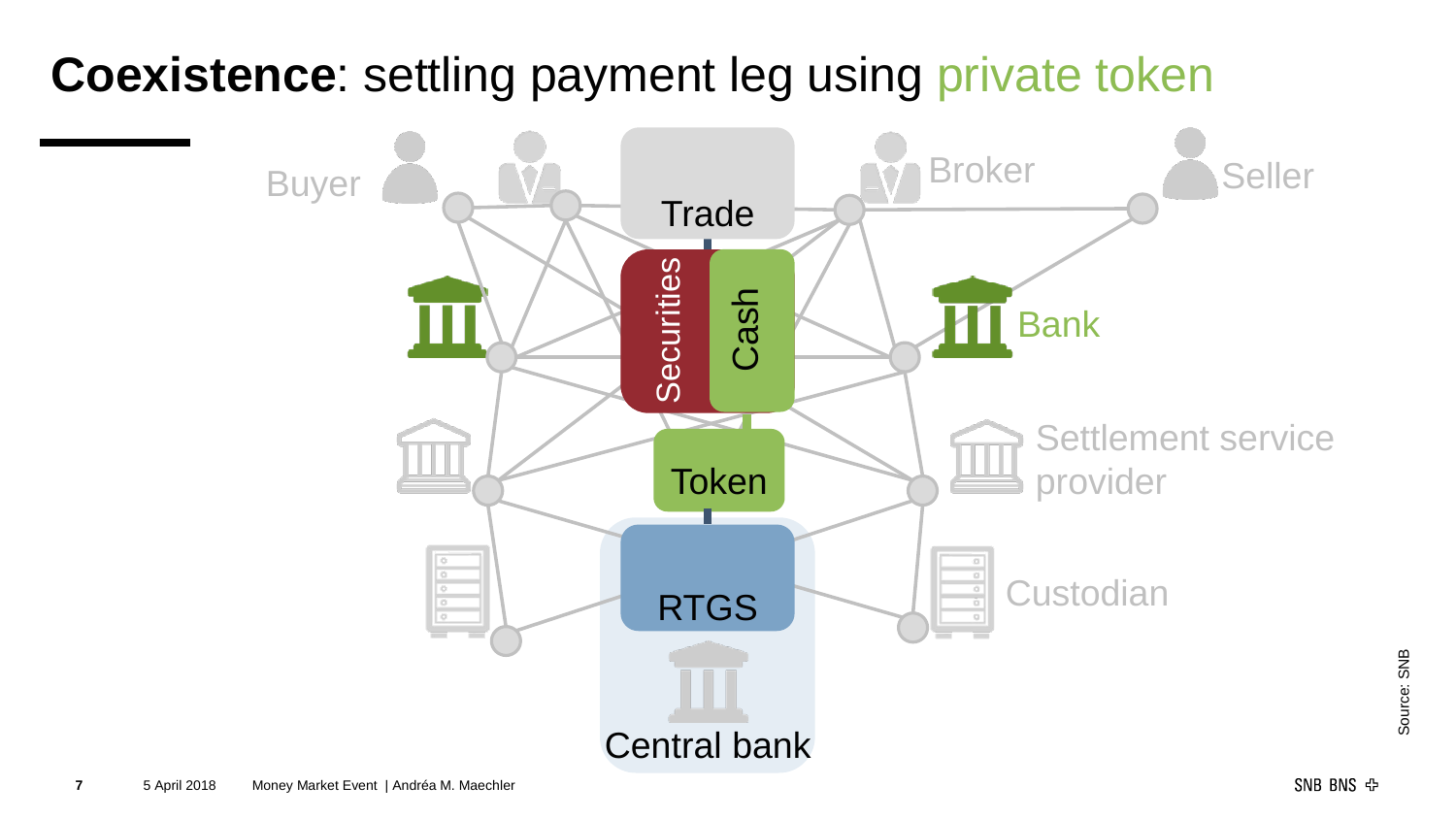### **Coexistence**: tokenisation of central bank money



Source: SNB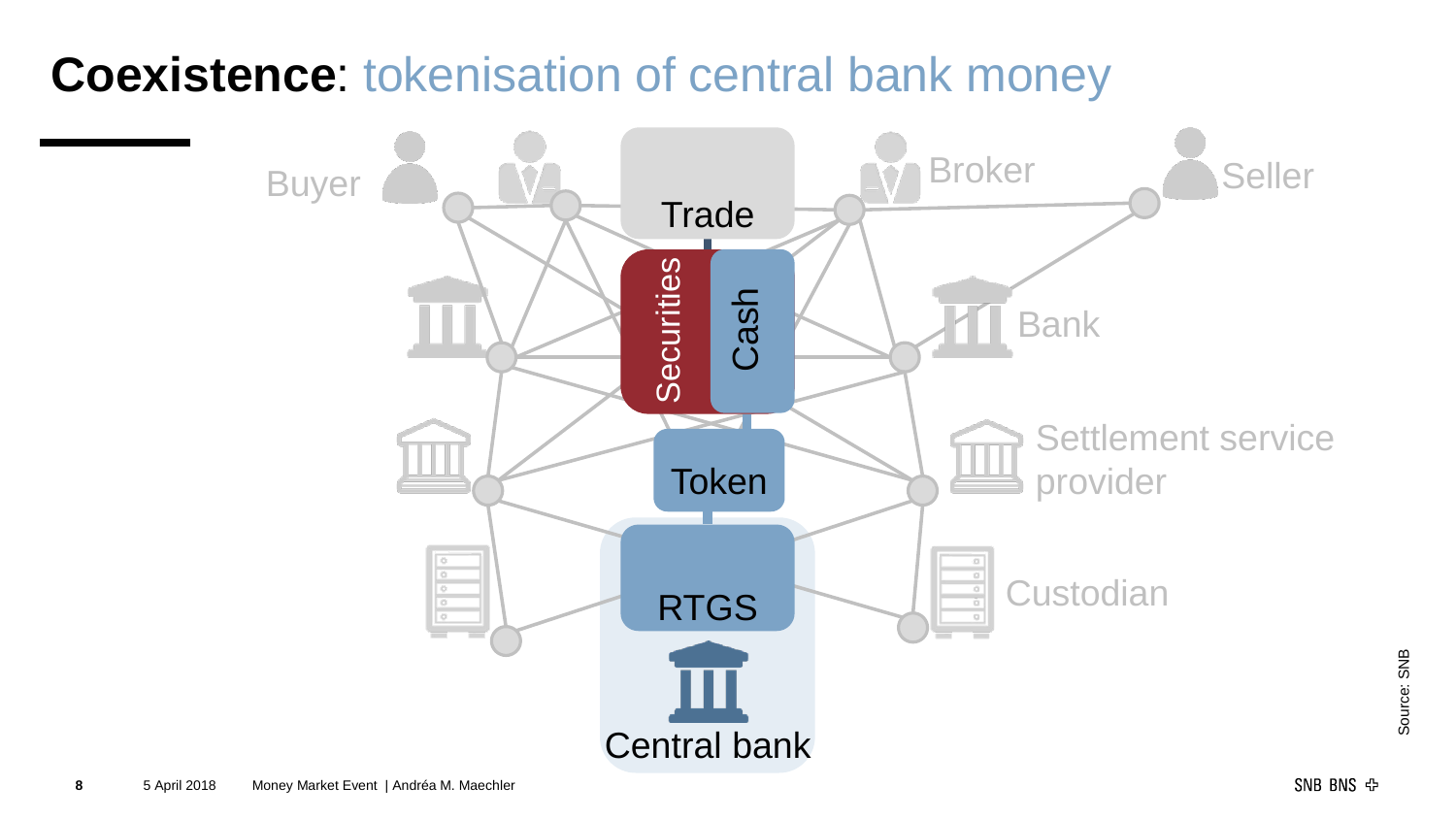**Fintech**: more than just DLT

**SWISS FINTECH INDUSTRY (220 COMPANIES)**





**Payments** 

- **Deposits & lending**
- **Investment management**
- Analytics
- **Banking infrastructure**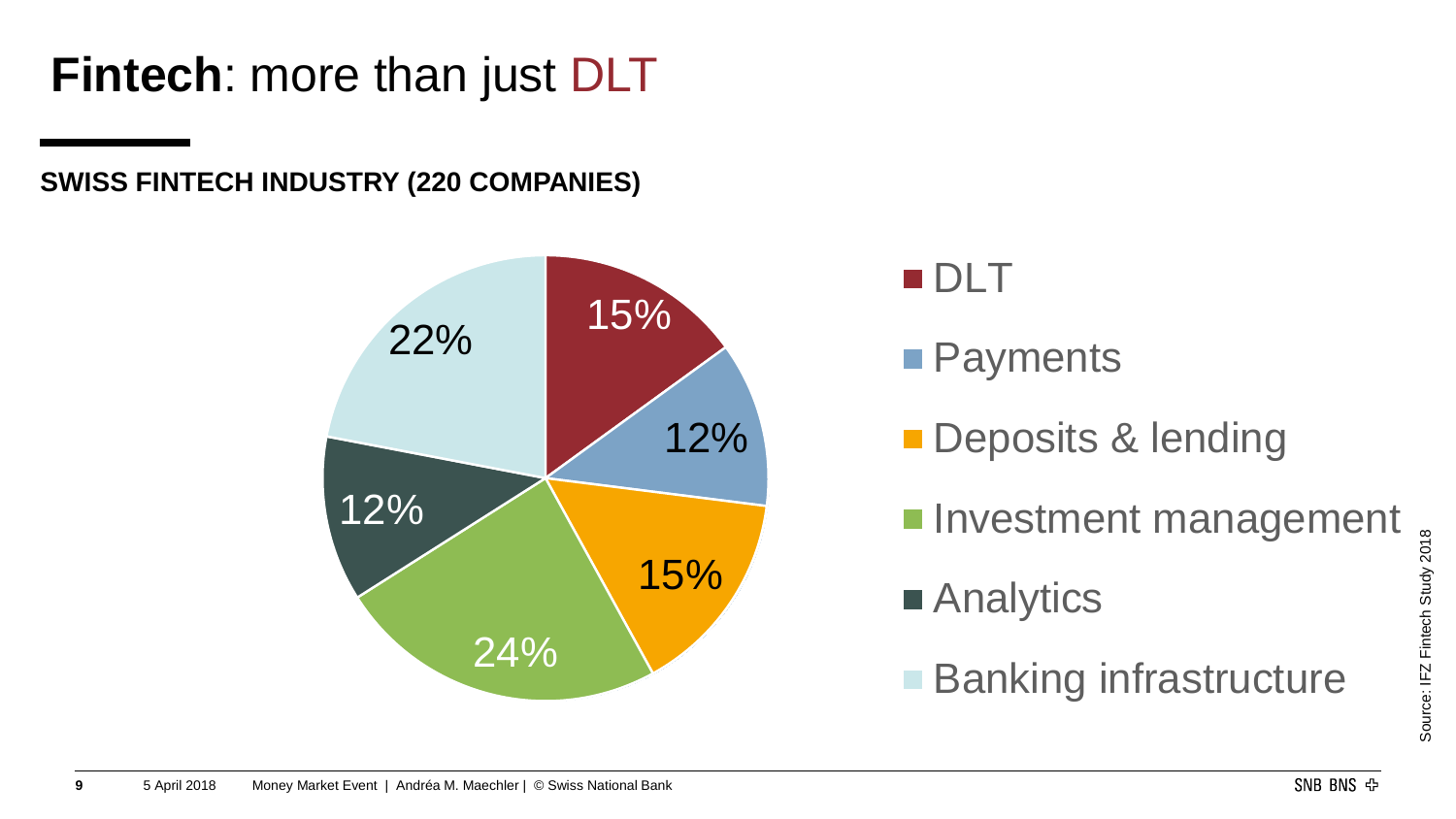**Two tiers**: allowing flexible market solutions for end customers